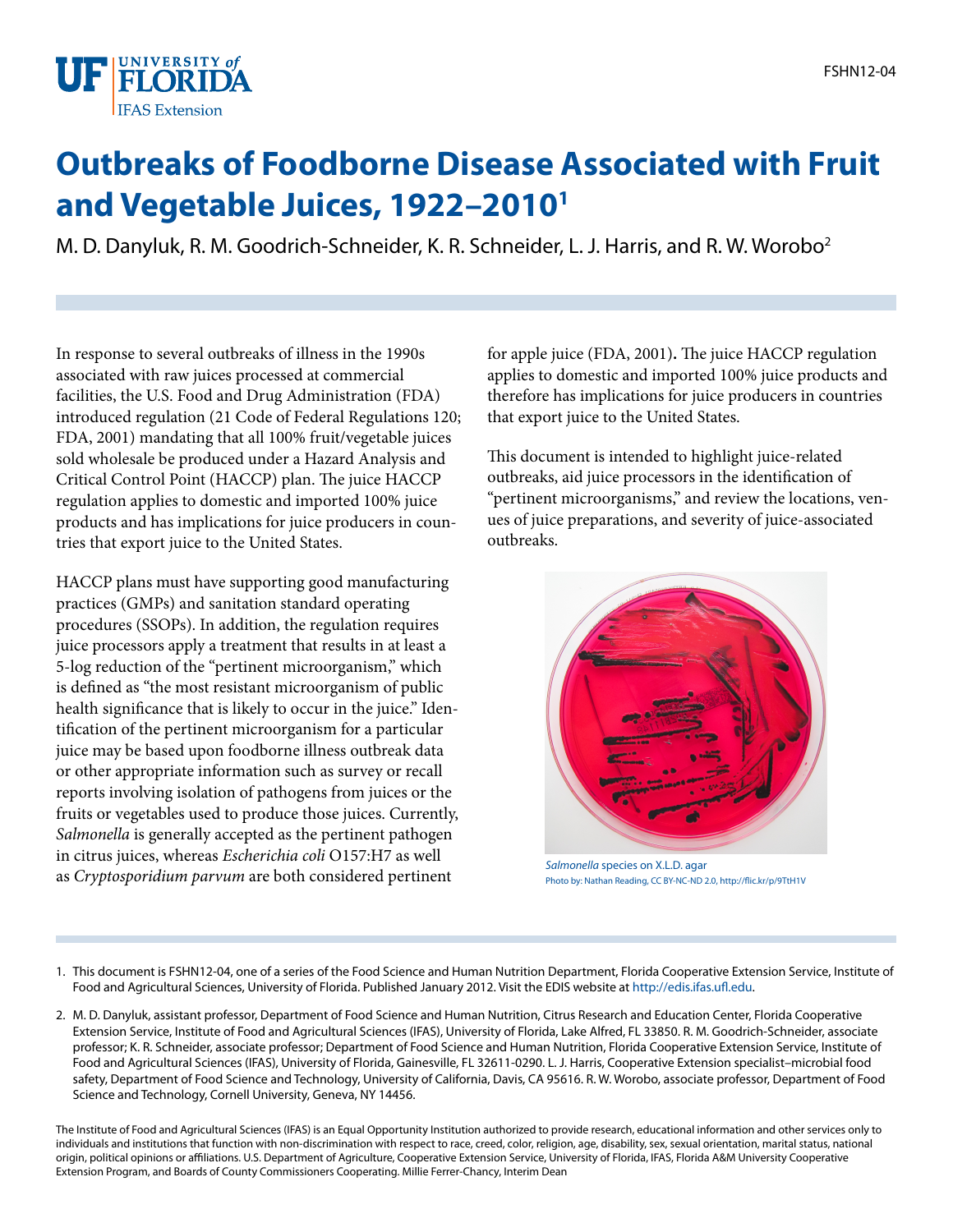| <b>Type</b> | <b>Product</b> | Pathogen <sup>a</sup>          | Year | Location                         | <b>Venue</b>                  | Cases (deaths) <sup>b</sup> | <b>Reference</b> <sup>c</sup>       |
|-------------|----------------|--------------------------------|------|----------------------------------|-------------------------------|-----------------------------|-------------------------------------|
| Açaí        | Unspecified    | Trypanosoma cruzi <sup>d</sup> | 2004 | <b>Brazil</b>                    | Retail                        | 27                          | SVS, 2005b; Pereira et al., 2009    |
|             | Unspecified    | Trypanosoma cruzi              | 2007 | <b>Brazil</b>                    | Retail                        | 25                          | SVS, 2007b; Pereira<br>et al., 2009 |
|             |                |                                |      |                                  |                               |                             |                                     |
| Apple       | Unpasteurized  | S. Typhi                       | 1922 | France                           | NR <sup>e</sup>               | 23(0)                       | Paquet, 1923                        |
|             | Unpasteurized  | S. Typhimurium                 | 1974 | USA (NJ)                         | Farm, small retail<br>outlets | 296(0)                      | CDC, 1975                           |
|             | Unpasteurized  | E. coli 0157:H7<br>(suspected) | 1980 | Canada (ON)                      | Local market                  | 14(1)                       | Steele et al., 1982                 |
|             | Unpasteurized  | E. coli 0157:H7                | 1991 | USA (MA)                         | Small cider mill              | 23(0)                       | Besser et al., 1993                 |
|             | Unpasteurized  | Cryptosporidium                | 1993 | USA (ME)                         | School                        | 213(0)                      | Millard et al., 1994                |
|             | Unpasteurized  | C. parvum                      | 1996 | USA (NY)                         | Small cider mill              | 31(0)                       | CDC, 1997                           |
|             | Unpasteurized  | E. coli 0157:H7                | 1996 | USA (CT)                         | Small cider mill              | 14(0)                       | CDC, 1997                           |
|             | Unpasteurized  | E. coli 0157:H7                | 1996 | USA (WA)                         | Small cider mill              | 6(0)                        | FDA, 2001                           |
|             | Unpasteurized  | E. coli 0157:H7                | 1996 | Canada (BC), USA<br>(CA, CO, WA) | Retail                        | 70(1)                       | CDC, 1996; Cody et al., 1999        |
|             | Unpasteurized  | E. coli O157:H7                | 1997 | USA (IN)                         | Farm                          | 6                           | <b>INS DOH, 1997</b>                |
|             | Unpasteurized  | E. coli 0157:H7                | 1998 | Canada (ON)                      | Farm/Home                     | 14(0)                       | Tamblyn et al., 1999                |
|             | Unpasteurized  | E. coli 0157:H7                | 1999 | USA (OK)                         | <b>NR</b>                     | 25                          | CDC, 2011                           |
|             | Unpasteurized  | C. parvum                      | 2003 | USA (OH)                         | Farm/Retail                   | 144                         | Vojdani et al., 2008                |
|             | Unpasteurized  | E. coli O111 and C.<br>parvum  | 2004 | USA (NY)                         | Farm/Home                     | 212                         | Vojdani et al., 2008                |
|             | Unpasteurized  | E. coli 0157:H7                | 2005 | Canada (ON)                      | <b>NR</b>                     | 4                           | LSDEPC, 2005                        |
|             | Unpasteurized  | E. coli O157:H7                | 2007 | USA (MA)                         | ${\sf NR}$                    | 9                           | CDC, 2011                           |
|             | Unpasteurized  | E. coli 0157:H7                | 2008 | USA (IA)                         | Fair                          | $\overline{7}$              | CDC, 2011                           |
|             | Unpasteurized  | E. coli 0157:H7                | 2010 | USA (MD)                         | Retail                        | $\overline{7}$              | FDA, 2010                           |
|             |                |                                |      |                                  |                               |                             |                                     |
| Carrot      | Homemade       | C. botulinum                   | 1993 | USA (WA)                         | Home                          | 1(0)                        | Buzby and Crutchfield, 1999         |
|             | Pasteurized    | C. botulinum                   | 2006 | <b>USA</b>                       | Retail                        | 4                           | CDC, 2006                           |
|             |                |                                |      |                                  |                               |                             |                                     |
| Coconut     | <b>Milkf</b>   | Vibrio cholerae                | 1991 | USA (MD)                         | Home/picnic                   | 4                           | CDC, 1991; Taylor et al., 1993      |
|             |                |                                |      |                                  |                               |                             |                                     |
| Guava       | Unspecified    | Trypanosoma cruzi              | 2007 | Venezuela                        | School                        | 103(1)                      | Alarcón de Noya et al., 2010        |
|             |                |                                |      |                                  |                               |                             |                                     |
| Mamey       | Frozen Puree   | S. Typhi                       | 1999 | <b>USA</b>                       | <b>NR</b>                     | 19                          | Katz et al., 2002                   |
|             | Frozen Pulp    | S. Typhi                       | 2010 | <b>USA</b>                       | Retail                        | 9                           | CDC, 2010                           |

## Table 1. Outbreaks of human foodborne disease from various microorganisms associated with juices during the period of 1922–2010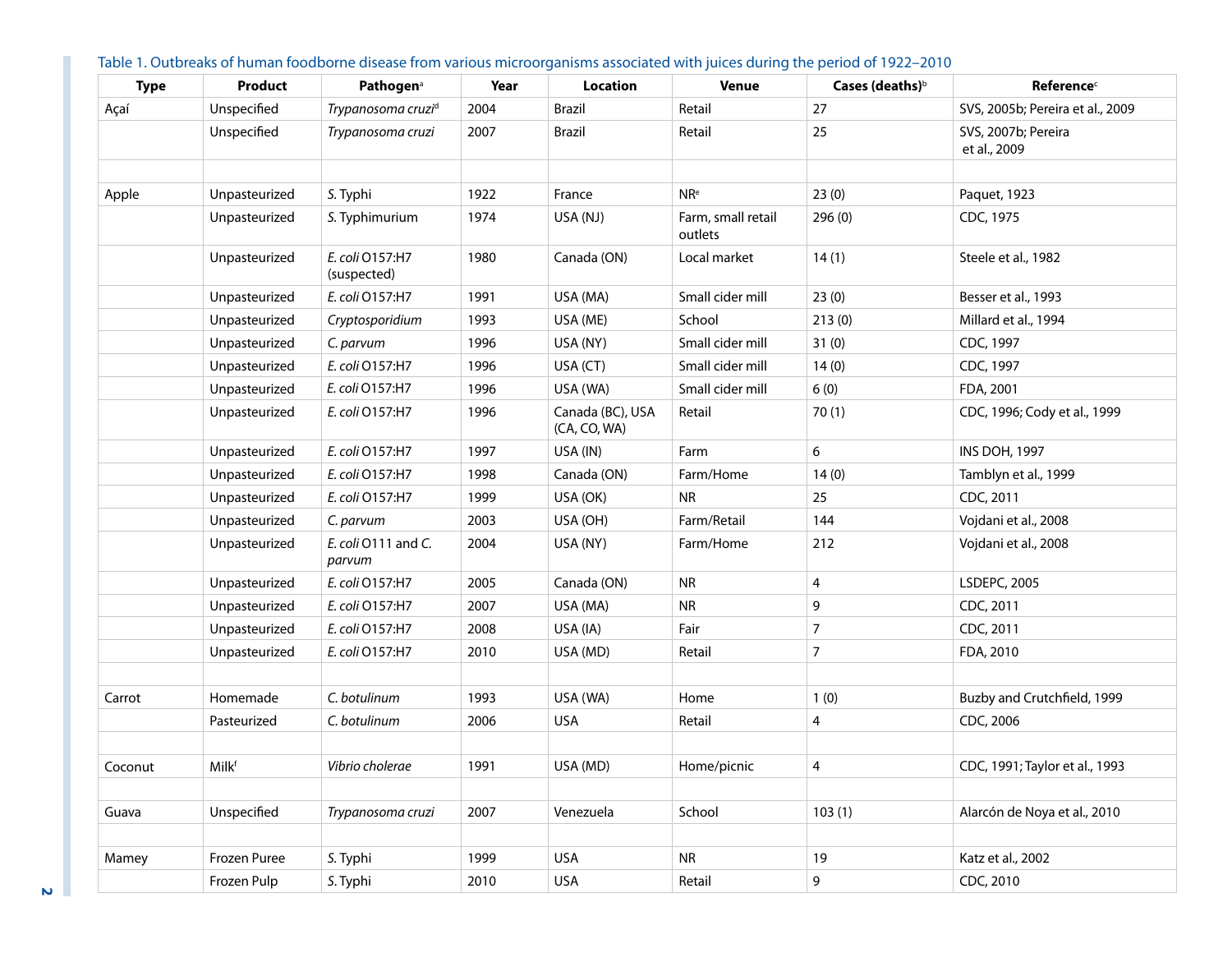| <b>Type</b>                | Product                                    | Pathogen <sup>a</sup>                            | Year | <b>Location</b>                                | <b>Venue</b>                      | Cases (deaths) $\circ$ | <b>Reference</b> <sup>c</sup>                 |
|----------------------------|--------------------------------------------|--------------------------------------------------|------|------------------------------------------------|-----------------------------------|------------------------|-----------------------------------------------|
|                            |                                            |                                                  |      |                                                |                                   |                        |                                               |
| <b>Mixed Fruit</b>         | Unspecified                                | Shigella sonnei                                  | 2002 | Canada, USA, UK,<br><b>British West Indies</b> | Resort                            | 78                     | CDC, 2011                                     |
|                            | Açaí, sugar cane                           | Trypanosoma cruzi                                | 2006 | <b>Brazil</b>                                  | <b>NR</b>                         | 94(6)                  | SVS, 2007a; Pereira<br>et al., 2009           |
|                            | Acai, banana,<br>strawberry, sugar<br>cane | Hepatitis A                                      | 2007 | USA (FL)                                       | <b>Food Service</b>               | 3                      | CDC, 2011                                     |
|                            |                                            |                                                  |      |                                                |                                   |                        |                                               |
| Mixed Fruit /<br>Vegetable | Clover, sweet<br>potato leaf, apple        | Angiostrongylus<br>cantonesis <sup>9</sup>       | 2001 | Taiwan                                         | Home                              | 5                      | Tsai et al., 2004                             |
|                            |                                            |                                                  |      |                                                |                                   |                        |                                               |
| Orange                     | Unpasteurized                              | Enterotoxigenic E. coli                          | 1992 | India                                          | Roadside vendor                   | 6(0)                   | Singh et al., 1995                            |
|                            | Unpasteurized                              | Salmonella GaminSra,<br>Hartford and<br>Rubislaw | 1995 | USA (FL)                                       | Retail                            | 63(0)                  | CDC, 1995; Cook et al., 1998; Parish,<br>1998 |
|                            | Unpasteurized                              | Shigella flexneri                                | 1995 | South Africa                                   | Restaurant                        | 14                     | Thurston et al., 1998                         |
|                            | Unpasteurized                              | Virus suspected                                  | 1996 | <b>USA</b>                                     | <b>Food Service</b>               | $\overline{2}$         | Parish, 2000                                  |
|                            | Unpasteurized                              | S. Muenchen                                      | 1999 | Canada and USA                                 | Restaurant                        | 423(1)                 | CDC, 1999                                     |
|                            | Unpasteurized                              | S. Anatum                                        | 1999 | USA (FL)                                       | Roadside stand                    | 6(0)                   | Krause et al., 2001                           |
|                            | Unpasteurized                              | S. Typhimurium                                   | 1999 | Australia                                      | Retail                            | 405(0)                 | National Centre for Disease Control,<br>1999  |
|                            | Unpasteurized                              | S. Enteritidis                                   | 2000 | USA (6 states)                                 | Retail and Food<br>Service        | 88                     | <b>Butler, 2000</b>                           |
|                            | Unpasteurized                              | Salmonella<br>Typhimurium and<br>Saintpaul       | 2005 | USA (23 states)                                | <b>Retail and Food</b><br>Service | 152                    | Jain et al., 2009                             |
|                            |                                            |                                                  |      |                                                |                                   |                        |                                               |
|                            | Reconstituted                              | S. Typhi                                         | 1944 | USA (OH)                                       | Hotel                             | 18(1)                  | Duncan et al., 1946                           |
|                            | Reconstituted                              | <b>Hepatitis A</b>                               | 1962 | USA (MO)                                       | Hospital                          | 24                     | Eisenstein et al., 1963                       |
|                            | Reconstituted                              | Unknown                                          | 1965 | USA (CA)                                       | Football game                     | 563                    | Tabershaw et al., 1967                        |
|                            | Reconstituted                              | S. Typhi                                         | 1989 | USA (NY)                                       | Hotel                             | 69                     | Birkhead et al., 1993                         |
|                            |                                            |                                                  |      |                                                |                                   |                        |                                               |
|                            | Unspecified                                | Norwalk-like virus                               | 1991 | Australia                                      | Airline                           | 3,053                  | Lester et al., 1991                           |
|                            |                                            |                                                  |      |                                                |                                   |                        |                                               |
| Sugar cane                 | Unspecified                                | Trypanosoma cruzi                                | 2005 | Brazil                                         | Roadside kiosk                    | 25(3)                  | SVS, 2005a; Pereira et al., 2009              |
|                            |                                            |                                                  |      |                                                |                                   |                        |                                               |
| Watermelon                 | Homemade                                   | Salmonella spp                                   | 1993 | USA (FL)                                       | Home                              | 18(0)                  | FDA, 1998                                     |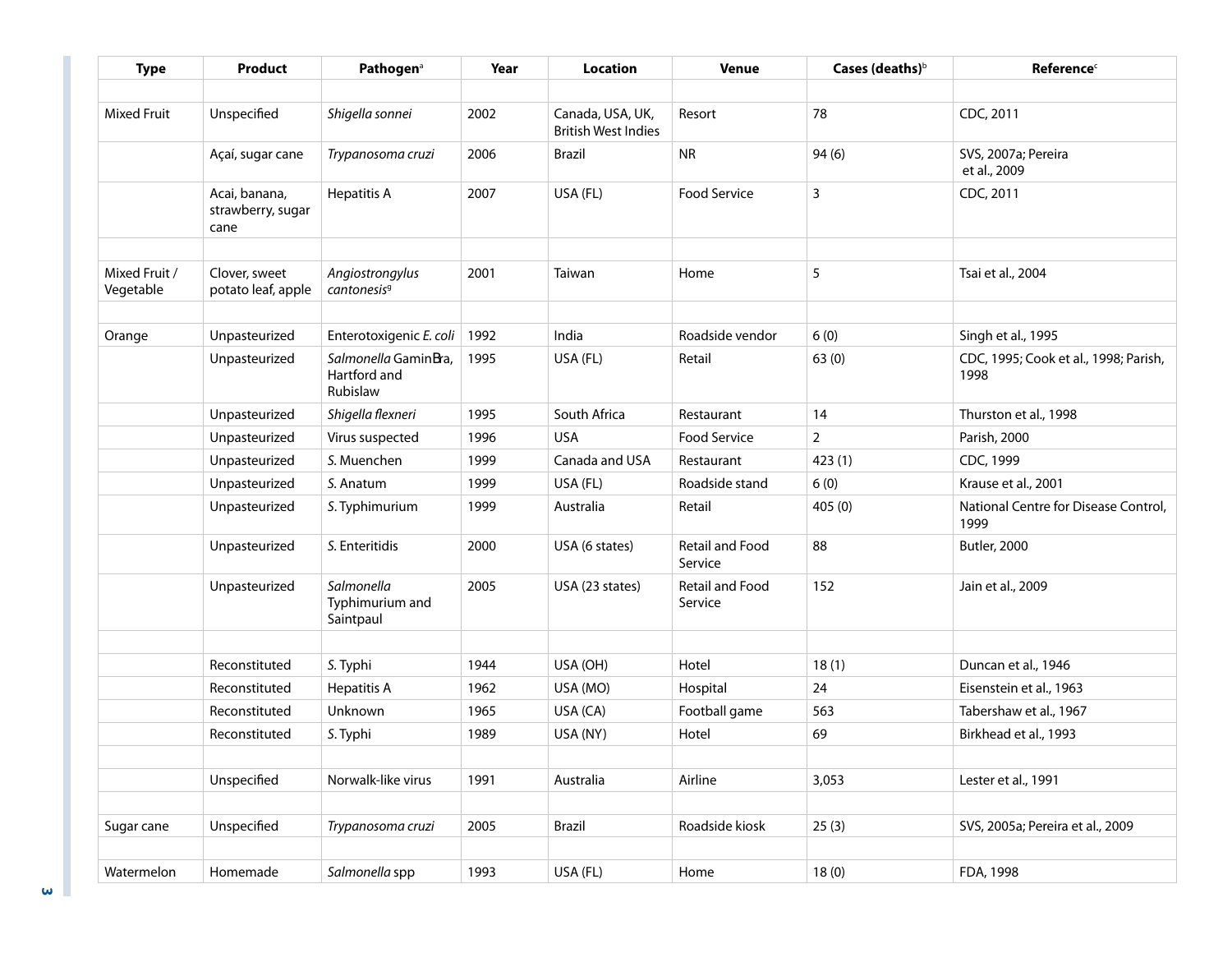## @afVefa Fable 1,

<sup>a</sup>Pathogens abbreviated and associated with outbreaks include S. *– Salmonella; E. – Escherichia; C. parvum – Cryptosporidium parvum; C. botulinum – Clostridium botulinum.*  $^{\rm b}$ The number in parenthesW $\ell$ represents the number of deaths if reported.

References for each outbreak appears in the following reference list.

<sup>d</sup>Trypanosoma cruzi is the causative agent of ChSYas V[sease.

e NR – Not Reported

f Coconut milk is the liquid that is squeezed from the coconut meat; coconut juice or coconut water is the liquid obtained from a whole coconut when one breaks the shell. <sup>g</sup>Angiostrongylus cantonensis, also known as rat lungworm, is the major cause of eosinophilic meningitis in the Pacific Islands and southeast Asia.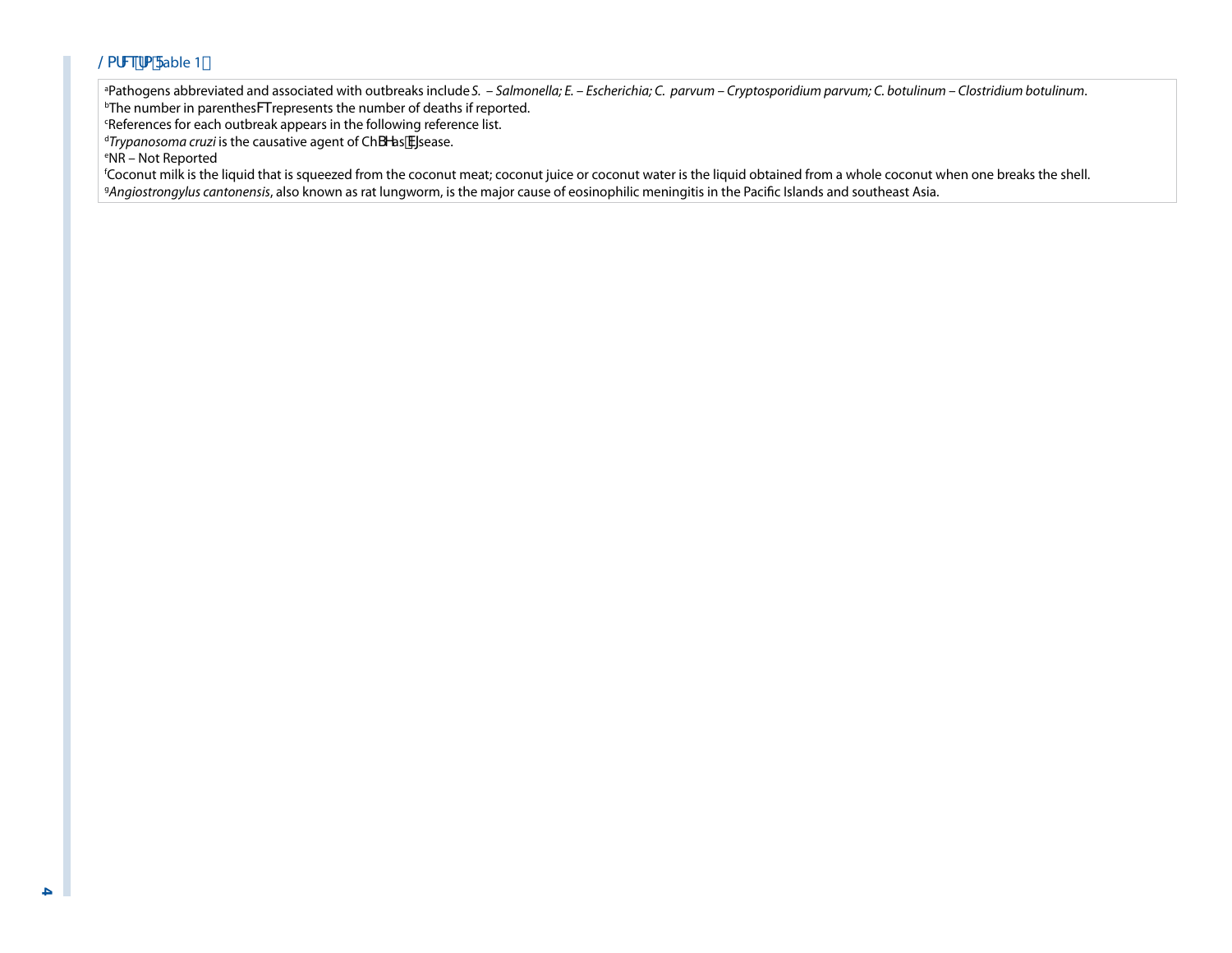## **References**

Alarcón de Noya, B., Z. Díaz-Bello, C. Colmenares, R. Ruiz-Guevara, L. Mauriello, R. Zavala-Jaspe, J. A. Suarez, T. Abate, L. Naranjo, M. Paiva, L. Rivas, J. Castro, J. Márques, I. Mendoza, H. Acquatella, J. Torres, and O. Noya. 2010. Large urban outbreak of orally acquired acute Chagas disease at a school in Caracas, Venezuela. Journal of Infectious Disease 201:1308–1315.

Besser, R. E., S. M. Lett, J. T. Weber, M. P. Doyle, T. J. Barrett, J. G. Wells, and M. P. Griffin. 1993. An outbreak of diarrhea and hemolytic uremic syndrome from Escherichia coli O157:H7 in fresh-pressed apple cider. Journal of the American Medical Association 269:2217–2220.

Birkhead, G. S., D. L. Morse, W. C. Levine, J. K. Fudala, S. F. Kondracki, H. G. Chang, M. Shaydgani, L. Novick, and P. A. Blake. 1993. Typhoid fever at a resort hotel in New York: A large outbreak with an unusual vehicle. Journal of Infectious Diseases 167:1228–1232.

Butler, M. E. 2000. Salmonella outbreak leads to juice recall in Western states. Food Chemical News April 24, 2000.

Buzby, J. C., and S. R. Crutchfield. 1999. New Juice Regulations Underway. Food Review. [http://www.ers.usda.gov/](http://www.ers.usda.gov/publications/foodreview/may1999/frmay99f.pdf) [publications/foodreview/may1999/frmay99f.pdf](http://www.ers.usda.gov/publications/foodreview/may1999/frmay99f.pdf). Accessed October 5, 2011.

CDC (Centers for Disease Control and Prevention). 1975. Salmonella typhimurium outbreak traced to a commercial apple cider—New Jersey. Morbidity and Mortality Weekly Report 24:87–88.

CDC. 1991. Cholera associated with imported frozen coconut milk—Maryland. Morbidity and Mortality Weekly Report 40:844–843.

CDC. 1995. Outbreak of Salmonella Hartford infections among travelers to Orlando, Florida. EPI-AID Trip Report 95–62.

CDC. 1996. Outbreak of Escherichia coli O157:H7 infections associated with drinking unpasteurized commercial apple juice—British Columbia, California, Colorado, and Washington, October 1996. Morbidity and Mortality Weekly Report 45:975.

CDC. 1997. Outbreaks of Escherichia coli O157:H7 infection and cryptosporidiosis associated with drinking unpasteurized apple cider—Connecticut and New York, October 1996. Morbidity and Mortality Weekly Report 46:4–8.

CDC. 1999. Outbreak of Salmonella serotype Muenchen infections associated with unpasteurized orange juice— United States and Canada, June 1999. Morbidity and Mortality Weekly Report 48:582–585.

CDC. 2006. Botulism associated with commercial carrot juice—Georgia and Florida. Morbidity and Mortality Weekly Report 55:1098–1099.

CDC. 2010. Investigation Update: Multistate 0utbreak of Human Typhoid Fever Infections Associated with Frozen Mamey Pulp. [http://www.cdc.gov/salmonella/typhoidfever/](http://www.cdc.gov/salmonella/typhoidfever/index.html) [index.html](http://www.cdc.gov/salmonella/typhoidfever/index.html). Accessed October 4, 2011.

CDC. 2011. Foodborne Outbreak Online Database (FOOD). [http://wwwn.cdc.gov/foodborneoutbreaks/](http://wwwn.cdc.gov/foodborneoutbreaks/Default.aspx) [Default.aspx.](http://wwwn.cdc.gov/foodborneoutbreaks/Default.aspx) Accessed October 4, 2011.

Cody, S. H., K. Glynn, J. A. Farrar, K. L. Cairns, P. M. Griffin, J. Kobayashi, M. Fyfe, R. Hoffman, A. S. King, J. H. Lewis, B. Swaminathan, R. G. Bryant, and D. J. Vugia. 1999. An outbreak of Escherichia coli O157:H7 infection from unpasteurized commercial apple juice. Annals of Internal Medicine 130:202–209.

Cook, K. A., T. E. Dobbs, W. G. Hlady, J. G. Wells, T. J. Barrett, N. D. Puhr, G. A. Lancette, D. W. Bodager, W. L. Toth, C. A. Genese, A. K. Highsmith, K. E. Pilot, L. Finelli, and D. L. Swerdlow. 1998. Outbreak of Salmonella serotype Hartford infections associated with unpasteurized orange juice. Journal of the American Medical Association 280:1504–1509.

Duncan, T. G., J. A. Coull, E. R. Miller, and H. Bancroft. 1946. Outbreak of typhoid fever with orange juice as the vehicle illustrating the value of immunization. American Journal of Public Health 36:34–36.

Eisenstein, A. B., R. D. Aach, W. Jacobson, and A. Goldman. 1963. An epidemic of infectious hepatitis in a general hospital. Journal of the American Medical Association 185:171–174.

FDA (U.S. Food and Drug Administration). Federal Register Proposed Rules – 63 FR 20449 April 24, 1998 – HACCP; Procedures for the Safe and Sanitary Processing and Importing of Juice; Food Labeling: Warning Notice Statements; Labeling of Juice Products. Federal Register: April 24, 1998 63:20449-20486. [http://www.fda.gov/Food/](http://www.fda.gov/Food/FoodSafety/HazardAnalysisCriticalControlPointsHACCP/JuiceHACCP/ucm082031.htm) [FoodSafety/HazardAnalysisCriticalControlPointsHACCP/](http://www.fda.gov/Food/FoodSafety/HazardAnalysisCriticalControlPointsHACCP/JuiceHACCP/ucm082031.htm) [JuiceHACCP/ucm082031.htm](http://www.fda.gov/Food/FoodSafety/HazardAnalysisCriticalControlPointsHACCP/JuiceHACCP/ucm082031.htm). Accessed October 4, 2011.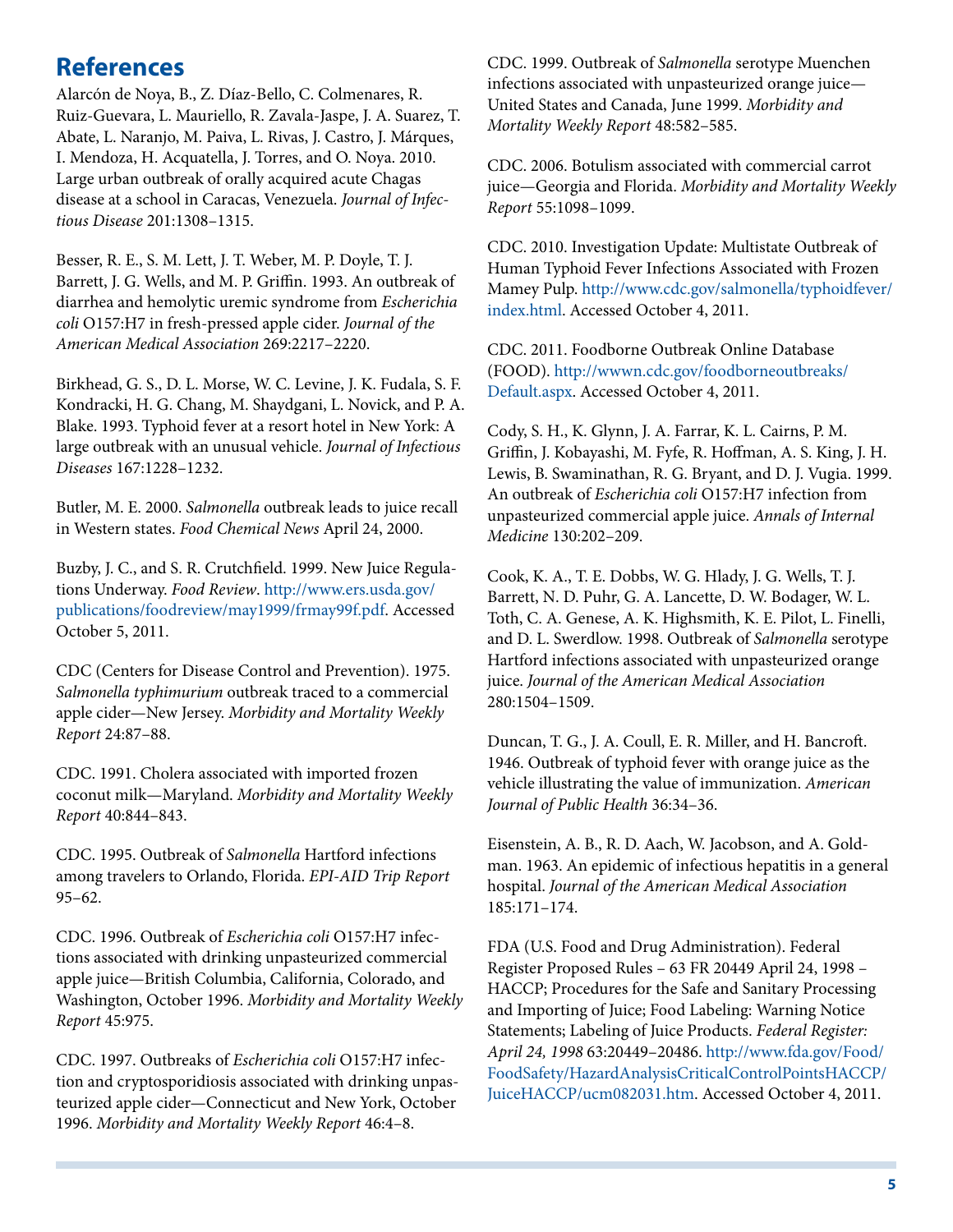FDA. Federal Register Final Rule – 66 FR 6137, January 19, 2001: Hazard Analysis and Critical Control Point (HACCP); Procedures for the Safe and Sanitary Processing and Importing of Juices. Federal Register: January 19, 2001 66:6137–6202.

FDA. 2010. DHMH Issues Consumer Alert Regarding Recall of Baugher's Apple Cider. [http://www.fda.gov/Safety/](http://www.fda.gov/Safety/Recalls/ucm232878.htm) [Recalls/ucm232878.htm](http://www.fda.gov/Safety/Recalls/ucm232878.htm). Accessed October 4, 2011.

IFT/FDA (Institute of Food Technologists/U.S. Food and Drug Administration). Outbreaks associated with fresh and fresh-cut produce: Incidence, growth, and survival of pathogens in fresh and fresh-cut produce. In Analysis and Evaluation of Preventive Control Measures for the Control and Reduction/Elimination of Microbial Hazards on Fresh and Fresh-Cut Produce, A Report of the Institute of Food Technologists for the Food and Drug Administration of the United States Department of Health and Human Services, September 30, 2001. [http://www.fda.gov/Food/ScienceRe](http://www.fda.gov/Food/ScienceResearch/ResearchAreas/SafePracticesforFoodProcesses/ucm091270.htm)[search/ResearchAreas/SafePracticesforFoodProcesses/](http://www.fda.gov/Food/ScienceResearch/ResearchAreas/SafePracticesforFoodProcesses/ucm091270.htm) [ucm091270.htm.](http://www.fda.gov/Food/ScienceResearch/ResearchAreas/SafePracticesforFoodProcesses/ucm091270.htm) Accessed October 4, 2011.

INS DOH (Indiana State Department of Health). Summary of Special Disease Outbreak Investigations—1997, Appendix E.<http://www.in.gov/isdh/21186.htm>. Accessed October 5, 2011.

Jain, S., S. A. Bidol, J. L. Austin, E. Berl, F. Elson, M. L. Williams, M. Deassy III, M. E. Moll, V. Rea, J. D. Vojdani, P. A. Yu, R. M. Hoekstra, C. R. Braden, and M. F. Lynch. 2009. Multistate outbreak of Salmonella Typhimurium and Saintpaul infections associated with unpasteurized orange juice—United States, 2005. Clinical Infectious Diseases 48:1065–1071.

Katz, D. J., M. A. Cruz, M. J. Trepka, J. A. Sarez, P. D. Filrella, and R. M. Hammond. 2002. An outbreak of typhoid fever in Florida associated with an imported fruit. Journal of Infectious Diseases 186:234–239.

Krause, G., R. Terzagian, and R. Hammond. 2001. Outbreak of Salmonella serotype Anatum infection associated with unpasteurized orange juice. Southern Medical Journal 94:1168–1172.

Lester, R., T. Stewart, J. Carnie, S. Ng, and R. Taylor. 1991. Air travel-associated gastroenteritis outbreak, August 1991. Communicable Disease Intelligence 15:292-293.

LSDEPC (Laboratory Surveillance Data for Enteric Pathogens in Canada). Annual summary 2005. [http://www.](http://www.nml-lnm.gc.ca/NESP-PNSME/index-eng.htm) [nml-lnm.gc.ca/NESP-PNSME/index-eng.htm.](http://www.nml-lnm.gc.ca/NESP-PNSME/index-eng.htm) Accessed October 4, 2005.

Millard, P. S., K. F. Gensheimer, D. G. Addiss, D. M. Sosin, G. A. Beckett, A. Houck-Jankoski, and A. Hudson. 1994. An outbreak of cryptosporidiosis from fresh-pressed apple cider. Journal of the American Medical Association 272:1592–1596.

National Centre for Disease Control/Communicable Diseases Network Australia New Zealand, Australian Department of Health and Aged Care. 1999. Salmonellosis outbreak, South Australia. Communicable Diseases Intelligence 23(3):73.

Paquet, P. 1923. Épidémie de fièvre typhoïde: Déterminée par la consommation de petit citre. Revue d'Hygiène 45:165–169.

Parish, M. E. 1998. Coliforms, Escherichia coli, and Salmonella serovars associated with a citrus-processing facility implicated in a salmonellosis outbreak. Journal of Food Protection 61:280–284

Parish, M. 2000. Relevancy of Salmonella and pathogenic E. coli to fruit juices. Proceedings IFU-Workshop "Microbiology." Fruit Processing 10:246–250.

Pereira, K. S., F. L. Schmidt, A. M. A. Guaraldo, R. M. B. Franco, V. L. Dias, and L. A. C. Passos. 2009. Chagas' disease as a foodborne illness. Journal of Food Protection 72:441–446.

SVS (Secretaria de Vigilância em Saúde do Ministério da Saúde, Brasil). 2005a. Doença de Chagas Aguda relacionada à ingestão de caldo de cana em Santa Catarina. Nota Técnica, 4 de abril de 2005. [http://portal.saude.gov.br/](http://portal.saude.gov.br/portal/saude/visualizar_texto.cfm?idtxt=21270) [portal/saude/visualizar\\_texto.cfm?idtxt=21270](http://portal.saude.gov.br/portal/saude/visualizar_texto.cfm?idtxt=21270).

SVS. 2005b. Doença de Chagas Aguda no município de Santana—Amapá. Nota Técnica, 4 de abril de 2005. [http://portal.saude.gov.br/portal/saude/visualizar\\_texto.](http://portal.saude.gov.br/portal/saude/visualizar_texto.cfm?idtxt=21310) [cfm?idtxt=21310.](http://portal.saude.gov.br/portal/saude/visualizar_texto.cfm?idtxt=21310)

SVS. 2007a. Doença a de Chagas Aguda. Nota Técnica, 9 de outubro de 2007. [http://portal.saude.gov.br/portal/arquivos/](http://portal.saude.gov.br/portal/arquivos/pdf/nota_chagas_091007.pdf) [pdf/nota\\_chagas\\_091007.pdf.](http://portal.saude.gov.br/portal/arquivos/pdf/nota_chagas_091007.pdf)

SVS. 2007b. Surto de doença de Chagas agudo (DCA) em Coari/Amazonas—abril de 2007. Nota Técnica, 11 de maio de 2007. [http://portal.saude.gov.br/portal/saude/visuali](http://portal.saude.gov.br/portal/saude/visualizar_texto.cfm?idtxt=26087)[zar\\_texto.cfm?idtxt=26087.](http://portal.saude.gov.br/portal/saude/visualizar_texto.cfm?idtxt=26087) Accessed December 12, 2007.